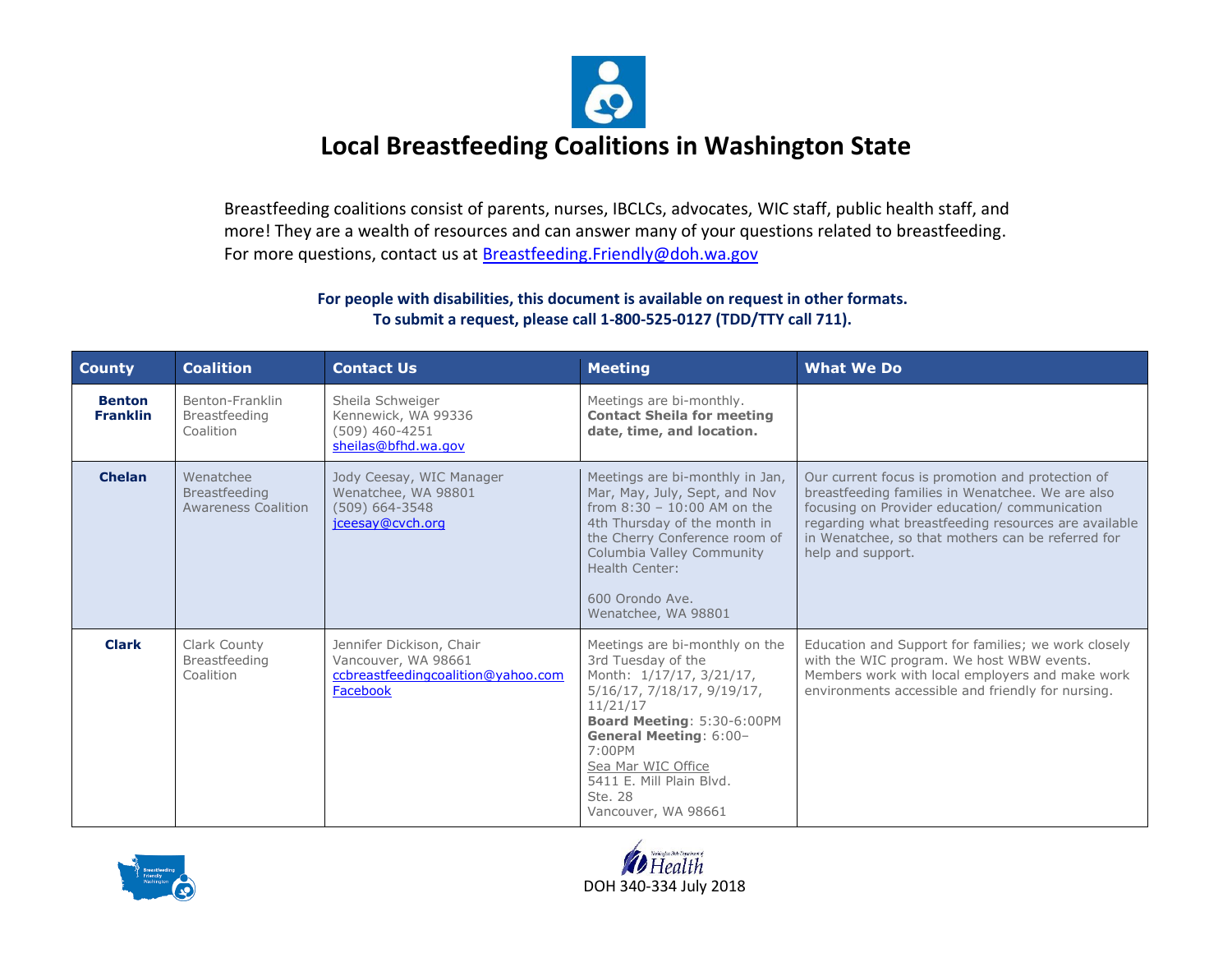

Breastfeeding coalitions consist of parents, nurses, IBCLCs, advocates, WIC staff, public health staff, and more! They are a wealth of resources and can answer many of your questions related to breastfeeding. For more questions, contact us at Breastfeeding. Friendly@doh.wa.gov

| <b>Grant</b>                  | Moses Lake<br><b>Breastfeeding</b><br>Coalition     | Cassandra Herdrick, MPH<br>1038 W. Ivy St.<br>Moses Lake, WA 98837<br>(509) 766-7960 ext. 31<br>cherdrick@granthealth.org<br>Cassandra Partridge, RN, IBCLC<br>801 E. Wheeler Rd.<br>Moses Lake, WA 98837<br>(509) 793-9753<br>cpartridge@samaritanhealthcare.com<br>Website | Quarterly meetings on the 3rd<br>Tuesday of the month from<br>11:30am-1:15pm<br>(March, June, September,<br>December)<br>Meetings are held at<br>Samaritan Hospital on the<br>4th floor:<br>801 E. Wheeler Rd.<br>Moses Lake, WA 98837 | The Moses Lake Breastfeeding Coalition is a joint<br>effort between Grant County Health District,<br>Samaritan Healthcare and other community<br>organizations involved in the Columbia Basin<br>Community Partnership for Health, to protect,<br>promote and support breastfeeding. We have<br>successfully assisted Samaritan Healthcare in their<br>efforts to achieve Bronze Status with Breastfeeding<br>Friendly Washington, designed and printed the<br>Moses Lake Breastfeeding Resources brochure and<br>coordinated breastfeeding friendly outreach to local<br>businesses. We have also raised community<br>awareness of breastfeeding by providing a private<br>place for breastfeeding mothers at the Grant County<br>Fair for the last 3 years and the Spring Festival in<br>2016. Our focus for 2018 will be creating a<br>breastfeeding algorithm for the hospital and clinics,<br>finalizing an employer breastfeeding policy for<br>business outreach and working to normalize<br>breastfeeding in Moses Lake and Grant County. |
|-------------------------------|-----------------------------------------------------|------------------------------------------------------------------------------------------------------------------------------------------------------------------------------------------------------------------------------------------------------------------------------|----------------------------------------------------------------------------------------------------------------------------------------------------------------------------------------------------------------------------------------|---------------------------------------------------------------------------------------------------------------------------------------------------------------------------------------------------------------------------------------------------------------------------------------------------------------------------------------------------------------------------------------------------------------------------------------------------------------------------------------------------------------------------------------------------------------------------------------------------------------------------------------------------------------------------------------------------------------------------------------------------------------------------------------------------------------------------------------------------------------------------------------------------------------------------------------------------------------------------------------------------------------------------------------------------|
| <b>Grays</b><br><b>Harbor</b> | Breastfeeding<br>Coalition of Grays<br>Harbor       | Facebook                                                                                                                                                                                                                                                                     | Last Tuesday of the month; 4-5<br>pm.                                                                                                                                                                                                  | Prepare Yearly Breastfeeding Month Celebration;<br>Annual BF Walk; County BF Resource Guide; Review<br><b>BF Materials</b>                                                                                                                                                                                                                                                                                                                                                                                                                                                                                                                                                                                                                                                                                                                                                                                                                                                                                                                        |
| <b>Island</b>                 | Whidbey Island<br><b>Breastfeeding</b><br>Coalition | Loretta Bezold, RN, BSN, IBCLC, ICCE<br>Coupeville, WA 98239<br>(360) 678-7940<br>lorettab@co.island.wa.us                                                                                                                                                                   | 3rd Wednesday of the month;<br>noon to 1:30 pm.                                                                                                                                                                                        | Develop and provide Breastfeeding Resource Guide<br>for Whidbey Island. Network amongst breastfeeding<br>support services. Promote World Breastfeeding Week<br>in surround community                                                                                                                                                                                                                                                                                                                                                                                                                                                                                                                                                                                                                                                                                                                                                                                                                                                              |



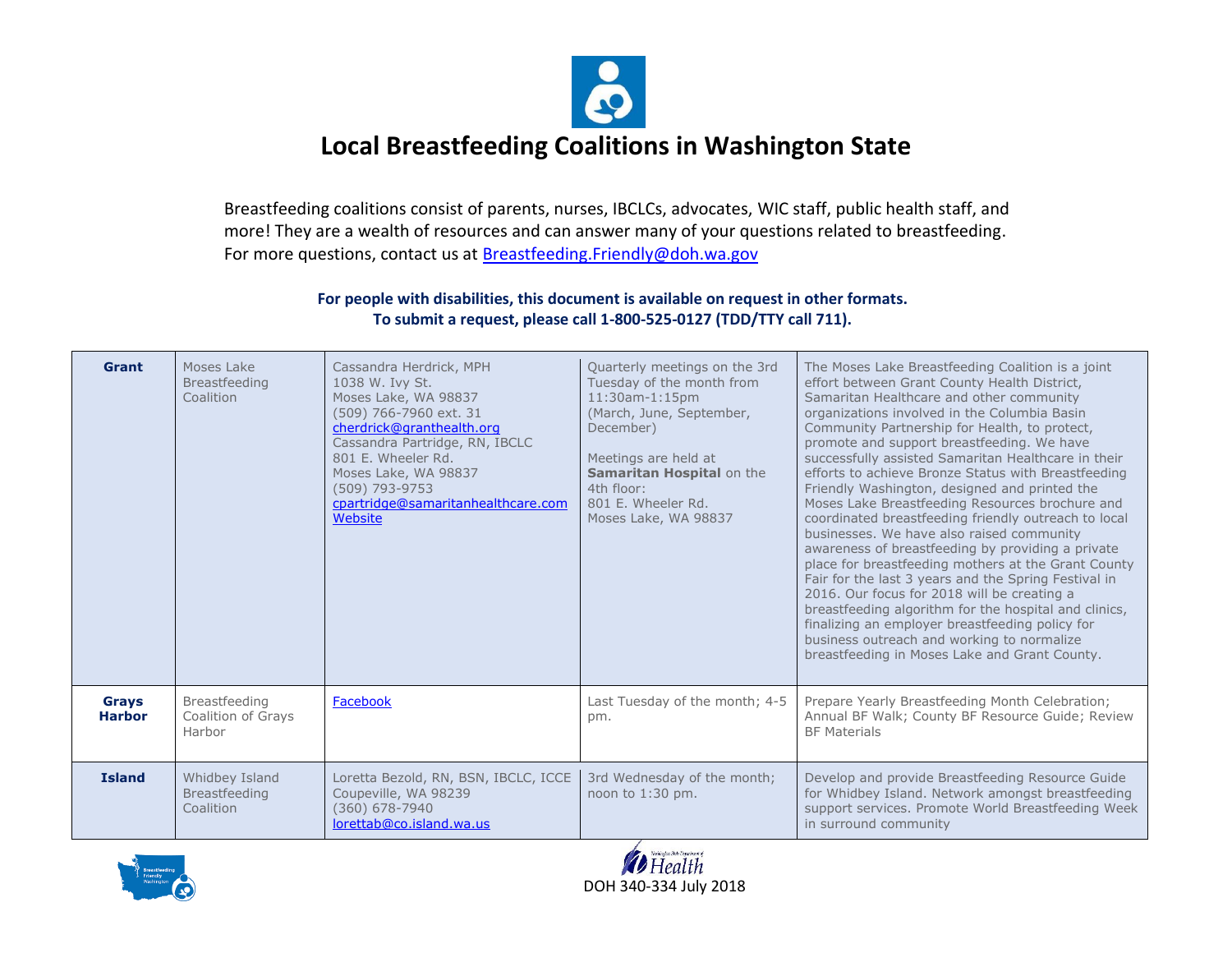

Breastfeeding coalitions consist of parents, nurses, IBCLCs, advocates, WIC staff, public health staff, and more! They are a wealth of resources and can answer many of your questions related to breastfeeding. For more questions, contact us at Breastfeeding. Friendly@doh.wa.gov

|                         |                                                                       | Facebook                                                                                  |                                                                                                                                                                                                                                                    |                                                                                                                                                                                                                                                                                                                                                                                                                                                                                          |
|-------------------------|-----------------------------------------------------------------------|-------------------------------------------------------------------------------------------|----------------------------------------------------------------------------------------------------------------------------------------------------------------------------------------------------------------------------------------------------|------------------------------------------------------------------------------------------------------------------------------------------------------------------------------------------------------------------------------------------------------------------------------------------------------------------------------------------------------------------------------------------------------------------------------------------------------------------------------------------|
| King &<br><b>Pierce</b> | Mahogany Moms                                                         | Delores Baccus<br>(206) 910-7596<br>delores.baccus@kingcounty.gov                         | Last Wednesday of the month<br>from $1:30 - 3:30$ pm.<br>Contact Delores for the location<br>of the next meeting.                                                                                                                                  | Vision:<br>To prepare, educate and support African American<br>women to breastfeed their infants to ensure survival<br>protection and development of our children.<br>Mission:<br>Strengthening communities with women of color of<br>childbearing age, pregnant and/or with infants and<br>toddlers through empowerment, breastfeeding<br>education, support and providing services that<br>contribute to the health and validity of the African<br>American Families in the Community. |
| <b>King</b>             | Native American<br><b>Breastfeeding</b><br>Coalition of<br>Washington | Camie Goldhammer<br>Seattle, WA 98118<br>$(206)$ 854-7592<br>nabcwa@gmail.com<br>Facebook |                                                                                                                                                                                                                                                    | Ongoing projects include outreach at tribal events<br>(powwows, health fairs, Canoe Journey, etc.)<br>statewide, education to Native women who are<br>hoping to breastfeed as well as to tribal<br>communities/employees working with pregnant and<br>parenting Native women.                                                                                                                                                                                                            |
| <b>Kitsap</b>           | Kitsap County<br>Breastfeeding<br>Coalition                           | Colleen Huck (206)940-<br>2637 ckinnon@hotmail.com<br>Facebook<br>Website                 | Every other month from 5-7pm<br>at Harrison Medical Center<br><b>Silverdale</b> in the annex<br>conference rooms near the<br>Chipmunk Grill cafeteria.<br>Upcoming 2018 meetings - Jan.<br>10, March 14, May 9, July 11,<br>Sept. 12, and Nov. 14. | Kitsap County Breastfeeding Coalition is a group of<br>professionals and advocates from many<br>maternal/infant health backgrounds. We are proud of<br>the Baby Friendly Lounge that we have sponsored<br>for the last few years at the Kitsap County Fair,<br>providing parents with a clean, calm and private<br>space to feed and change their babies and receive<br>information about resources in our county. We have                                                               |



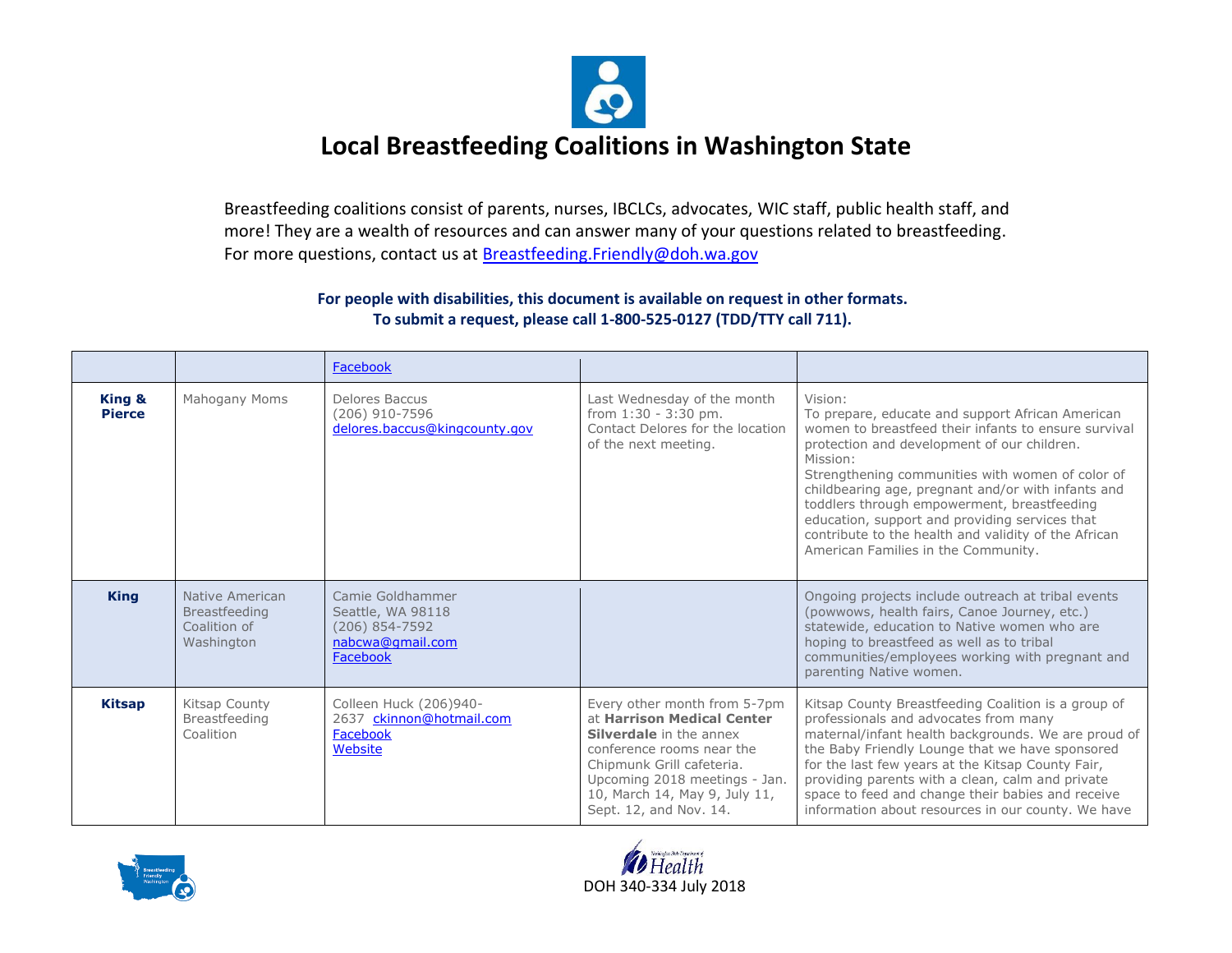

Breastfeeding coalitions consist of parents, nurses, IBCLCs, advocates, WIC staff, public health staff, and more! They are a wealth of resources and can answer many of your questions related to breastfeeding. For more questions, contact us at Breastfeeding. Friendly@doh.wa.gov

|                               |                                                      |                                                                                                            |                                                                                                                                                                                                                | ideas for some exciting upcoming projects to<br>promote breastfeeding to pregnant women and<br>increase spaces for feeding and pumping breast milk<br>for commuting parents. We are hoping to build<br>capacity as a newly registered nonprofit over the<br>next few years.                                                                                                                                                                                              |
|-------------------------------|------------------------------------------------------|------------------------------------------------------------------------------------------------------------|----------------------------------------------------------------------------------------------------------------------------------------------------------------------------------------------------------------|--------------------------------------------------------------------------------------------------------------------------------------------------------------------------------------------------------------------------------------------------------------------------------------------------------------------------------------------------------------------------------------------------------------------------------------------------------------------------|
| <b>Kittitas</b>               | Kittitas County<br><b>Breastfeeding</b><br>Coalition | Kasey Knutson<br>Ellensburg, WA 98926<br>(509) 962-7515<br>kasey.knutson@co.kittitas.wa.us                 | 3rd Wednesday of the month at<br>$8:30$ am                                                                                                                                                                     | Ongoing activities include sponsoring an<br>annual "Baby Feeding Station" at the Kittitas<br>County Fair on Labor Day weekend,<br>designing and distributing a local<br>breastfeeding resources pamphlet, and<br>making hot/cold pack rice bags for new<br>moms who deliver at our local hospital,<br>Kittitas Valley Healthcare.                                                                                                                                        |
| Klickitat/<br><b>Skamania</b> | Columbia Gorge<br><b>Breastfeeding</b><br>Coalition  | Jennifer McCauley, RN, IBCLC<br>Hood River, OR 97031<br>(541) 387-6344<br>jennifer.mccauley@providence.org | Every month, or as needed.                                                                                                                                                                                     | Ongoing Breastfeeding Support Group, Employee<br>Friendly Breastfeeding Outreach, Breastfeeding<br>Welcome Here Campaign for local businesses and<br>places breastfeeding moms frequent.                                                                                                                                                                                                                                                                                 |
| <b>Lewis</b>                  | Breastfeeding<br>Coalition of Lewis<br>County        | Ellen Kim Cho<br>$(360)$ 740-1234<br>ellen.kimcho@lewiscountywa.gov<br>Facebook<br>Website                 | 2nd Tuesday of the month from<br>$12:00 - 1:30$ PM at the Lewis<br>County Public Health & Social<br>Services Department - 360 NW<br>North St., Chehalis WA.<br>Meeting is in the 2nd floor<br>Conference room. | The Breastfeeding Coalition of Lewis County hopes to<br>partner with businesses and services that provide<br>maternal and child care to support early and<br>continued breastfeeding. One major<br>accomplishment for the coalition was forming a La<br>Leche League in Lewis County with one of the<br>coalition members becoming a LLL leader! Ellen<br>started the coalition as part of her job as a SNAP-Ed<br>health educator, and one of her long term goals is to |



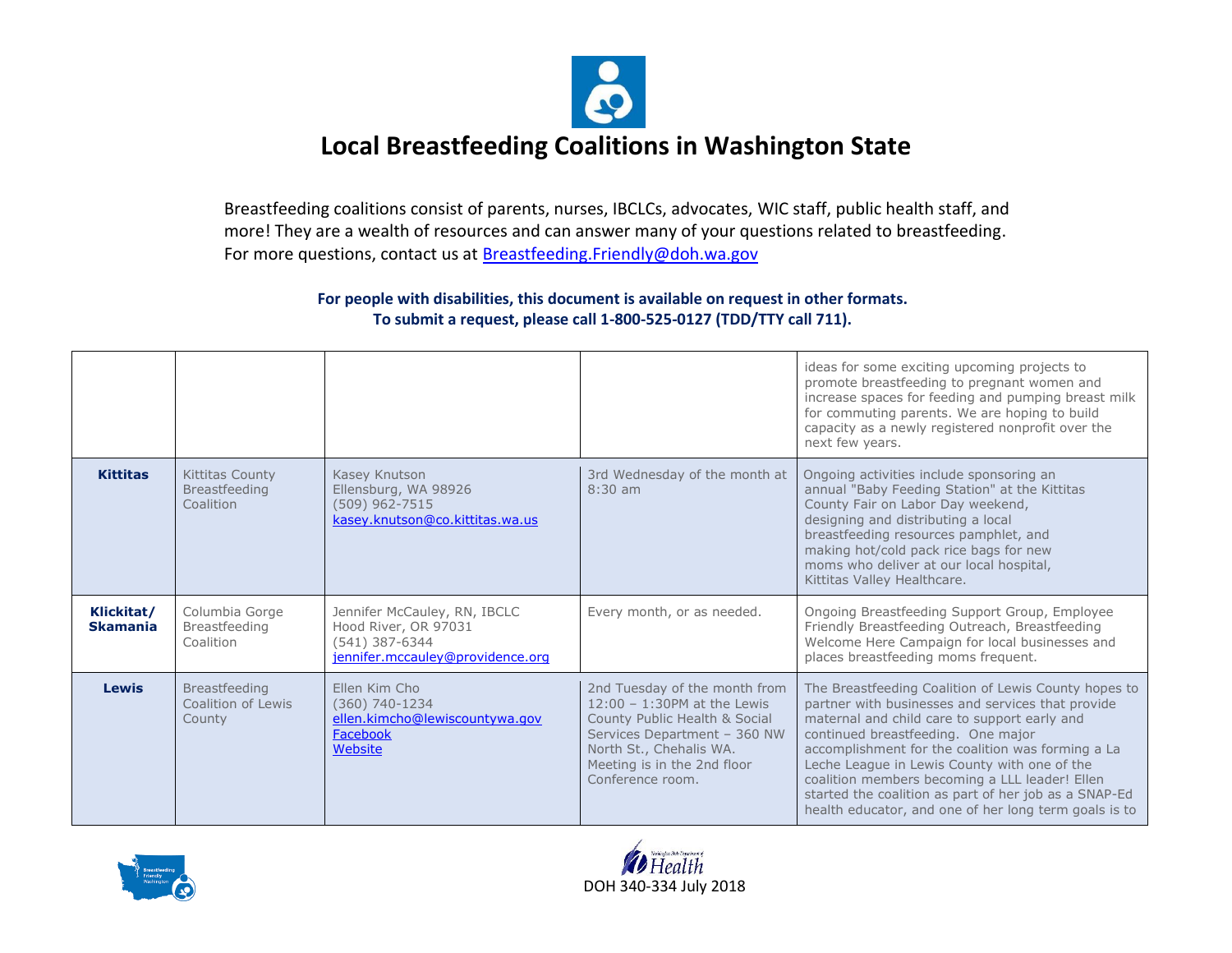

Breastfeeding coalitions consist of parents, nurses, IBCLCs, advocates, WIC staff, public health staff, and more! They are a wealth of resources and can answer many of your questions related to breastfeeding. For more questions, contact us at Breastfeeding. Friendly@doh.wa.gov

|                 |                                                     |                                                                                                                      |                                                                                                                       | reduce maternal and child obesity, an outcome that<br>breastfeeding helps prevent.<br>For 2018, the coalition plans to continue working<br>with businesses in Lewis County to become<br>breastfeeding friendly, as well as becoming a<br>nonprofit organization. They also plan on working in<br>various campaigns to increase breastfeeding<br>awareness while strengthening relationships with<br>other agencies. |
|-----------------|-----------------------------------------------------|----------------------------------------------------------------------------------------------------------------------|-----------------------------------------------------------------------------------------------------------------------|---------------------------------------------------------------------------------------------------------------------------------------------------------------------------------------------------------------------------------------------------------------------------------------------------------------------------------------------------------------------------------------------------------------------|
| <b>Okanogan</b> | Okanogan County<br>Breastfeeding<br>Coalition       | Michele L. Crockett<br>$(425)$ 501-4578                                                                              | 2nd Tuesday of the month at<br>6pm at the Family Health<br>Centers WIC Clinic:<br>716 1st Ave S<br>Okanogan, WA 98840 | Okanogan County Breastfeeding Coalition (OCBC)<br>will focus on increasing parent support resources in<br>the area by creating parenting groups.                                                                                                                                                                                                                                                                    |
| <b>Pierce</b>   | Pierce County<br><b>Breastfeeding</b><br>Alliance   | Patricia Alva<br>University Place, WA 98466<br>$(253)$ 343-6054<br>PatriciaAlva@seamarchc.org<br>Facebook<br>Website | Every other month at Sea Mar<br><b>WIC University Place.</b>                                                          | Promotion, protection, and support of breastfeeding<br>families of Pierce County WA. The coalition strives to<br>increase initiation, duration and exclusively rates of<br>breastfeeding through breastfeeding promotion.                                                                                                                                                                                           |
| <b>Skagit</b>   | Skagit Valley<br><b>Breastfeeding Coaliti</b><br>on | Teri Shilling, MS, LCCE, CD (DONA),<br><b>IBCLC</b><br>teri@passionforbirth.com<br>Facebook                          | 4th Wednesday of the month at<br>8am for a non-host breakfast at<br>the Calico Cupboard in Mount<br>Vernon.           | Offers research reviews, networking and a resource<br>list; various representatives from WIC, hospitals,<br>independent lactation consultants, La Leche League,<br>Public Health, physicians and mothers; coordinates                                                                                                                                                                                               |



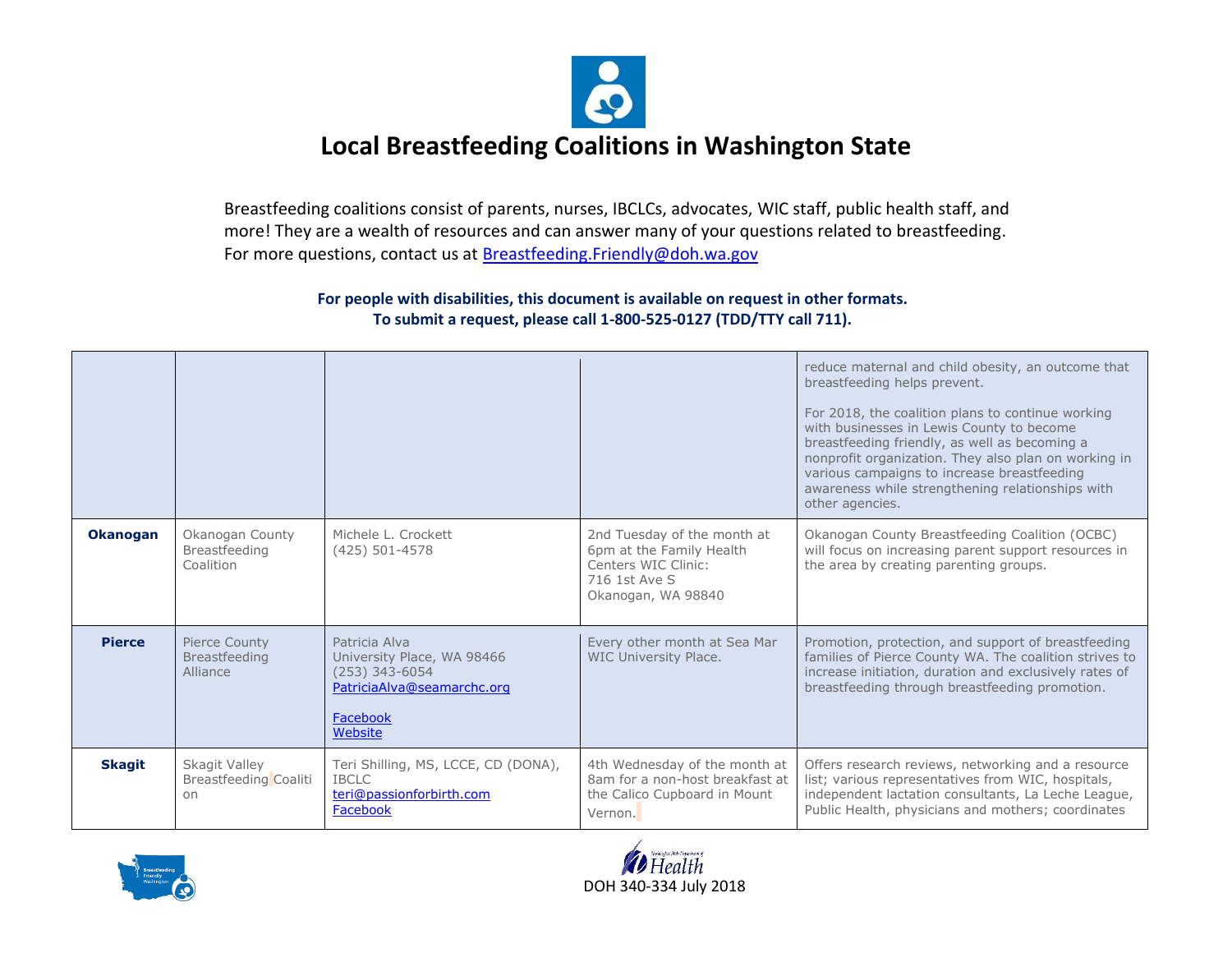

Breastfeeding coalitions consist of parents, nurses, IBCLCs, advocates, WIC staff, public health staff, and more! They are a wealth of resources and can answer many of your questions related to breastfeeding. For more questions, contact us at Breastfeeding. Friendly@doh.wa.gov

|                  |                                                          | Website                                                                                                              |                                                                                                                                                                                                | group or community activities such as attending<br>webinars on current breastfeeding topics as a group                                                                                                                                                                                                                                                                                                                                                             |
|------------------|----------------------------------------------------------|----------------------------------------------------------------------------------------------------------------------|------------------------------------------------------------------------------------------------------------------------------------------------------------------------------------------------|--------------------------------------------------------------------------------------------------------------------------------------------------------------------------------------------------------------------------------------------------------------------------------------------------------------------------------------------------------------------------------------------------------------------------------------------------------------------|
| <b>Snohomish</b> | <b>Breastfeeding</b><br>Coalition of<br>Snohomish County | Catherine Fenner<br>catherine@nurturenewlife.com<br>JonaRose Feinberg<br>iona@twinsinmind.com<br>Facebook<br>Website | 1st Wednesday of the month.                                                                                                                                                                    | Annual New Horizons In Lactation seminar offering<br>IBCLC and RN CEUs; bi-annual resource list for<br>Snohomish County; monthly meetings offering<br>education and networking opportunities for members<br>and member organizations.                                                                                                                                                                                                                              |
| <b>Spokane</b>   | Spokane County<br>Breastfeeding<br>Coalition             | Jane Hardesty<br>Spokane, WA 99202<br>$(509)$ 294-0105                                                               | Quarterly meetings: January,<br>April, July and October, on the<br>last Thursday of the month at<br>5:30pm. Location will change<br>quarterly.<br><b>Contact Jane for meeting</b><br>location. | Our mission is to encourage and promote<br>breastfeeding by providing a positive support<br>network and making accurate and consistent<br>breastfeeding information available.                                                                                                                                                                                                                                                                                     |
| <b>Stevens</b>   | <b>Stevens County</b><br><b>Lactation Coalition</b>      |                                                                                                                      |                                                                                                                                                                                                | The Big Latch World Breastfeeding Activities                                                                                                                                                                                                                                                                                                                                                                                                                       |
| <b>Thurston</b>  | South Sound<br>Breastfeeding<br>Network                  | Sara Knight<br>knightrimble@comcast.net<br>Facebook<br>Website                                                       | First Tuesday of the Month<br>(subject to availability) from<br>12:30-2:00PM at the Sea Mar<br>CHC WIC Office<br>905 24th Way SW<br>Olympia, WA 98502                                          | South Sound Breastfeeding Network (SSBN) is a<br>nonprofit organization focused on encouraging and<br>promoting breastfeeding in the South Sound region<br>of Washington State (including Thurston County,<br>Olympia, Tumwater, Lacey, and surrounding areas).<br>We provide breastfeeding promotion in the<br>community, and continuing education for medical<br>personnel around breastfeeding. We also help local<br>businesses become breastfeeding friendly. |